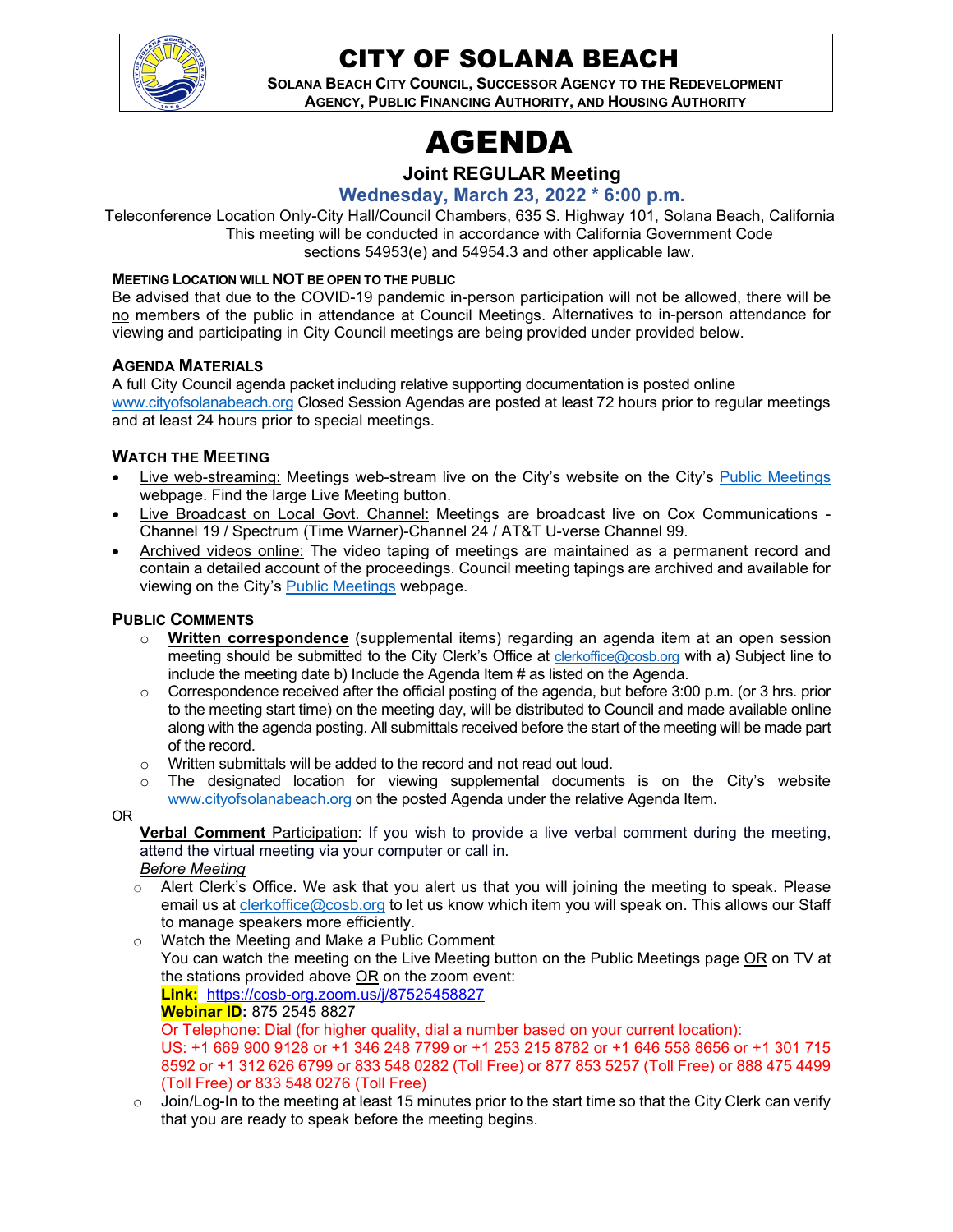- Audio Accessibility: If your computer does not have a microphone or you have sound issues, you can call-in from a landline or cell phone and use it as your audio (phone # is provided once you log-in to Zoom, see above). If you call in for better audio, mute your computer's speakers to eliminate feedback so that you do not have two audios when you are speaking.

#### *During Meeting:*

- $\circ$  During each Agenda Item and Oral Communications, attendees will be asked if they would like to speak. Speakers are taken during each agenda item.
- $\circ$  Speakers will be asked to raise their hand (zoom icon under participants can be clicked or on the phone you can dial \*9) if they would like to be called on to speak during each item. We will call on you by your log in name or the last 4 digits of your phone #. When called on by the meeting organizer, we will unmute so you may provide comments for the allotted time. Allotted speaker times are listed under eac[h Agenda](https://urldefense.proofpoint.com/v2/url?u=https-3A__www.ci.solana-2Dbeach.ca.us_index.asp-3FSEC-3DF0F1200D-2D21C6-2D4A88-2D8AE1-2D0BC07C1A81A7-26Type-3DB-5FBASIC&d=DwMFaQ&c=euGZstcaTDllvimEN8b7jXrwqOf-v5A_CdpgnVfiiMM&r=1XAsCUuqwK_tji2t0s1uIQ&m=C7WzXfOw2_nkEFMJClT55zZsF4tmIf_7KTn0o1WpYqI&s=3DcsWExM2_nx_xpvFtXslUjphiXd0MDCCF18y_Qy5yU&e=) section.
- o Choose Gallery View to see the presentations, when applicable.

#### **SPECIAL ASSISTANCE NEEDED - AMERICAN DISABILITIES ACT TITLE 2**

In compliance with the Americans with Disabilities Act of 1990, persons with a disability may request an agenda in appropriate alternative formats as required by Section 202. Any person with a disability who requires a modification or accommodation in order to participate in a meeting should direct such request to the City Clerk's office (858) 720-2400 [clerkoffice@cosb.org](mailto:EMAILGRP-CityClerksOfc@cosb.org) at least 72 hours prior to the meeting.

| <b>CITY COUNCILMEMBERS</b>           |                                              |                                                   |                                       |
|--------------------------------------|----------------------------------------------|---------------------------------------------------|---------------------------------------|
| Lesa Heebner, Mayor                  |                                              |                                                   |                                       |
| <b>Kelly Harless</b><br>Deputy Mayor | David A. Zito<br>Councilmember<br>District 1 | <b>Jewel Edson</b><br>Councilmember<br>District 3 | <b>Kristi Becker</b><br>Councilmember |
| Gregory Wade<br><b>City Manager</b>  | Johanna Canlas<br><b>City Attorney</b>       |                                                   | Angela Ivey<br><b>City Clerk</b>      |

#### **SPEAKERS:**

See Public Participation on the first page of the Agenda for publication participation options.

#### **READING OF ORDINANCES AND RESOLUTIONS:**

Pursuant to [Solana Beach Municipal Code](https://www.codepublishing.com/CA/SolanaBeach/) Section 2.04.460, at the time of introduction or adoption of an ordinance or adoption of a resolution, the same shall not be read in full unless after the reading of the title, further reading is requested by a member of the Council. If any Councilmember so requests, the ordinance or resolution shall be read in full. In the absence of such a request, this section shall constitute a waiver by the council of such reading.

## **CALL TO ORDER AND ROLL CALL:**

## **CLOSED SESSION REPORT:**

## **FLAG SALUTE:**

#### **PROCLAMATIONS/CERTIFICATES:** *Ceremonial*

*None at the posting of this agenda*

**PRESENTATIONS:** Ceremonial items that do not contain in-depth discussion and no action/direction. *None at the posting of this agenda*

#### **APPROVAL OF AGENDA:**

#### **ORAL COMMUNICATIONS:**

*Note to Public: Refer to Public Participation for information on how to submit public comment.*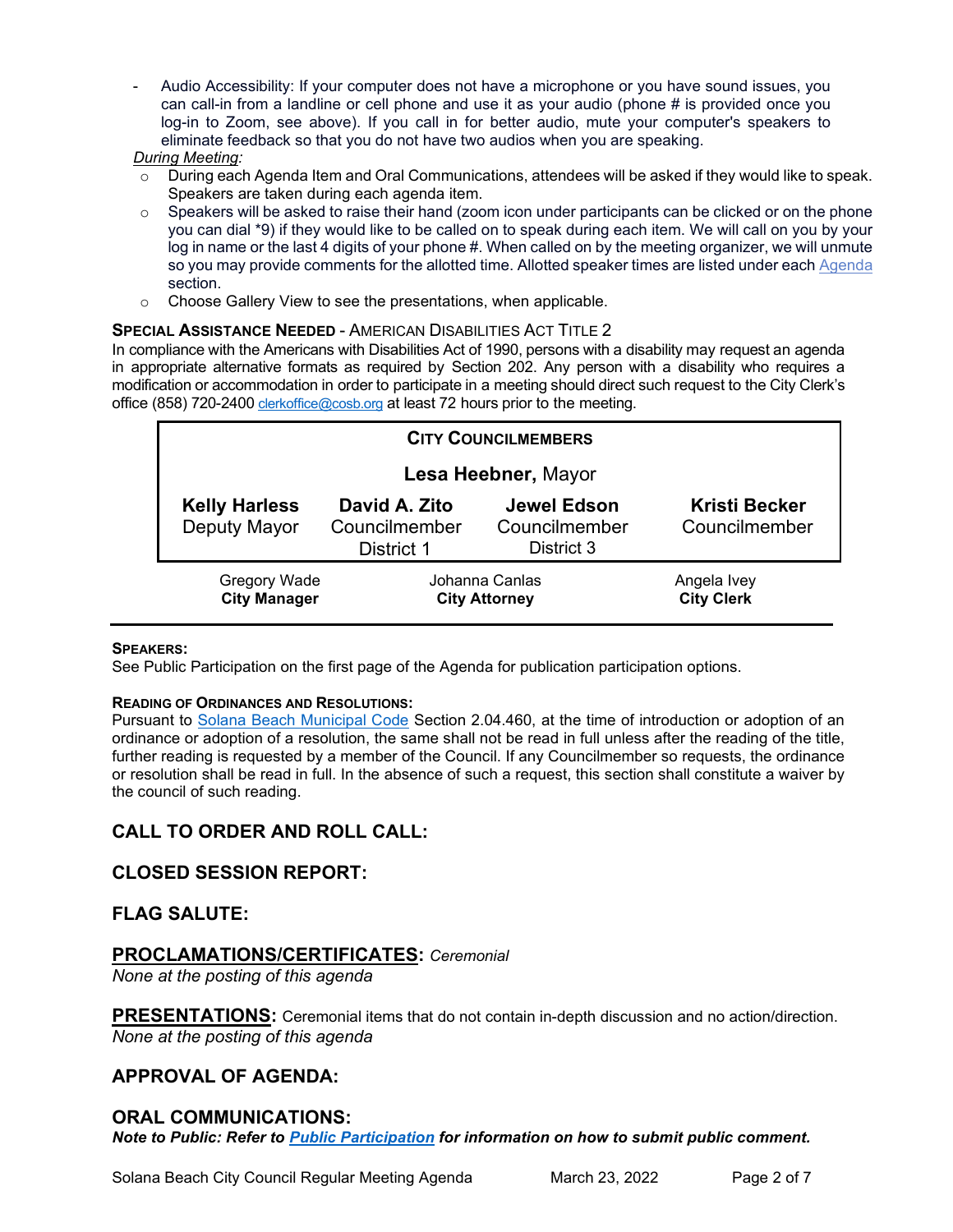This portion of the agenda provides an opportunity for members of the public to address the City Council on items relating to City business and not appearing on today's agenda by joining the virtual meeting online to speak live, per the Public Participation instructions on the Agenda.

Pursuant to the Brown Act, no action shall be taken by the City Council on public comment items. No written correspondence may be submitted in lieu of public speaking. Council may refer items to the City Manager for placement on a future agenda. The maximum time allotted for each speaker is THREE MINUTES (SBMC 2.04.190).

## **COUNCIL COMMUNITY ANNOUNCEMENTS / COMMENTARY:**

*An opportunity for City Council to make brief announcements or report on their activities. These items are not agendized for official City business with no action or substantive discussion.* 

## **A. CONSENT CALENDAR:** (Action Items) (A.1. - A.4.)

*Note to Public: Refer to Public Participation for information on how to submit public comment.* 

Items listed on the Consent Calendar are to be acted in a single action of the City Council unless pulled for discussion.

Any member of the public may address the City Council on an item of concern by submitting written correspondence for the record to be filed with the record or by joining the virtual meeting online to speak live, per the Public Participation instructions on the Agenda. The maximum time allotted for each speaker is THREE MINUTES (SBMC 2.04.190).

Those items removed from the Consent Calendar by a member of the Council will be trailed to the end of the agenda, while Consent Calendar items removed by the public will be discussed immediately after approval of the Consent Calendar.

## **A.1. Minutes of the City Council.**

Recommendation: That the City Council

1. Approve the Minutes of the following City Council meetings held January 26, 2022.

#### [Item A.1. Report \(click here\)](https://solanabeach.govoffice3.com/vertical/Sites/%7B840804C2-F869-4904-9AE3-720581350CE7%7D/uploads/A.1._Report_(click_here)_3-23-22_-_O.pdf)

*Posted Reports & Supplemental Docs contain records up to the cut off time, prior to the start of the meeting, for processing new submittals. The final official record containing handouts, PowerPoints, etc. can be obtained through a Records Request to the City Clerk's Office.*

## **A.2. Register Of Demands.** (File 0300-30)

Recommendation: That the City Council

1. Ratify the list of demands for February 19, 2022 – March 4, 2022.

[Item A.2. Report \(click here\)](https://solanabeach.govoffice3.com/vertical/Sites/%7B840804C2-F869-4904-9AE3-720581350CE7%7D/uploads/A.2._Report_(click_here)_3-23-22_-_O.pdf) 

*Posted Reports & Supplemental Docs contain records up to the cut off time, prior to the start of the meeting, for processing new submittals. The final official record containing handouts, PowerPoints, etc. can be obtained through a Records Request to the City Clerk's Office.*

## **A.3. General Fund Budget Adjustments for Fiscal Year 2021/2022.** (File 0330-30)

Recommendation: That the City Council

1. Receive the report listing changes made to the Fiscal Year 2021/2022 General Fund Adopted Budget.

[Item A.3. Report \(click here\)](https://solanabeach.govoffice3.com/vertical/Sites/%7B840804C2-F869-4904-9AE3-720581350CE7%7D/uploads/A.3._Report_(click_here)_3-23-22_-_O.pdf) 

*Posted Reports & Supplemental Docs contain records up to the cut off time, prior to the start of the meeting, for processing new submittals. The final official record containing handouts, PowerPoints, etc. can be obtained through a Records Request to the City Clerk's Office.*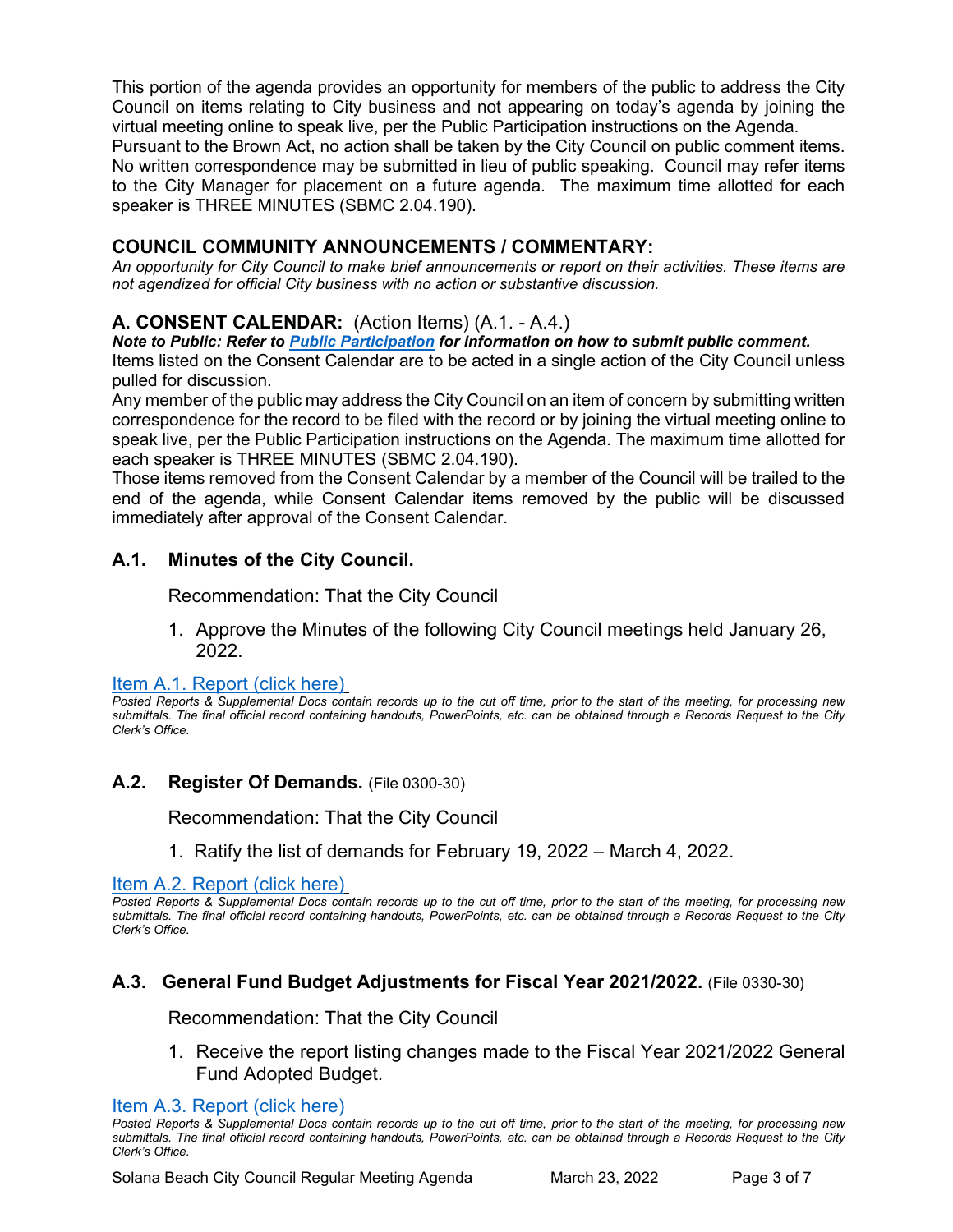#### **A.4. Housing Element Annual Progress Report.** (File 0610-10)

Recommendation: That the City Council

1. Adopt **Resolution 2022-020** approving the 2021 Housing Element Annual Progress Report and the 2020/21 Housing Successor Annual Report as submitted and direct City Staff to file the report with the California Department of Housing and Community Development and the Governor's Office of Planning and Research.

[Item A.4. Report \(click here\)](https://solanabeach.govoffice3.com/vertical/Sites/%7B840804C2-F869-4904-9AE3-720581350CE7%7D/uploads/A.4._Report_(click_here)_3-23-22_-_O.pdf) 

*Posted Reports & Supplemental Docs contain records up to the cut off time, prior to the start of the meeting, for processing new submittals. The final official record containing handouts, PowerPoints, etc. can be obtained through a Records Request to the City Clerk's Office.*

#### **B. PUBLIC HEARINGS:** (B.1.)

*Note to Public: Refer to Public Participation for information on how to submit public comment.* 

Any member of the public may address the City Council on an item of concern by submitting written correspondence for the record to be filed with the record or by registering to join the virtual meeting online to speak live, per the Public Participation instructions on the Agenda. The maximum time allotted for each speaker is THREE MINUTES (SBMC 2.04.190).

An applicant or designee(s) for a private development/business project, for which the public hearing is being held, is allotted a total of fifteen minutes to speak, as per SBMC 2.04.210. A portion of the fifteen minutes may be saved to respond to those who speak in opposition. All other speakers have three minutes each.

After considering all of the evidence, including written materials and oral testimony, the City Council must make a decision supported by findings and the findings must be supported by substantial evidence in the record.

## **B.1. Public Hearing: 536 Glenmont Dr., Applicants: Dane & Kristin Soderberg, Case: DRP21-024.** (File 0600-40)

The proposed project could be found to be consistent with the General Plan and the SBMC and could be found, as conditioned, to meet the discretionary findings required as discussed in this report to approve a DRP. Therefore, Staff recommends that the City Council:

- 1. Conduct the Public Hearing: Open the Public Hearing, Report Council Disclosures, Receive Public Testimony, and Close the Public Hearing.
- 2. Find the project exempt from the California Environmental Quality Act pursuant to Section 15303 of the State CEQA Guidelines; and
- 3. If the City Council makes the requisite findings and approves the project, adopt **Resolution 2020-026** conditionally approving a DRP to conduct grading in excess of 100 cubic yards and perform associated site improvements on a lot with an existing one-story single-family residence, with an attached, partially subterranean garage at 536 Glenmont Drive, Solana Beach.

#### [Item B.1. Report \(click here\)](https://solanabeach.govoffice3.com/vertical/Sites/%7B840804C2-F869-4904-9AE3-720581350CE7%7D/uploads/B.1._Report_(click_here)_3-23-22_-_O.pdf)

*Posted Reports & Supplemental Docs contain records up to the cut off time, prior to the start of the meeting, for processing new submittals. The final official record containing handouts, PowerPoints, etc. can be obtained through a Records Request to the City Clerk's Office.*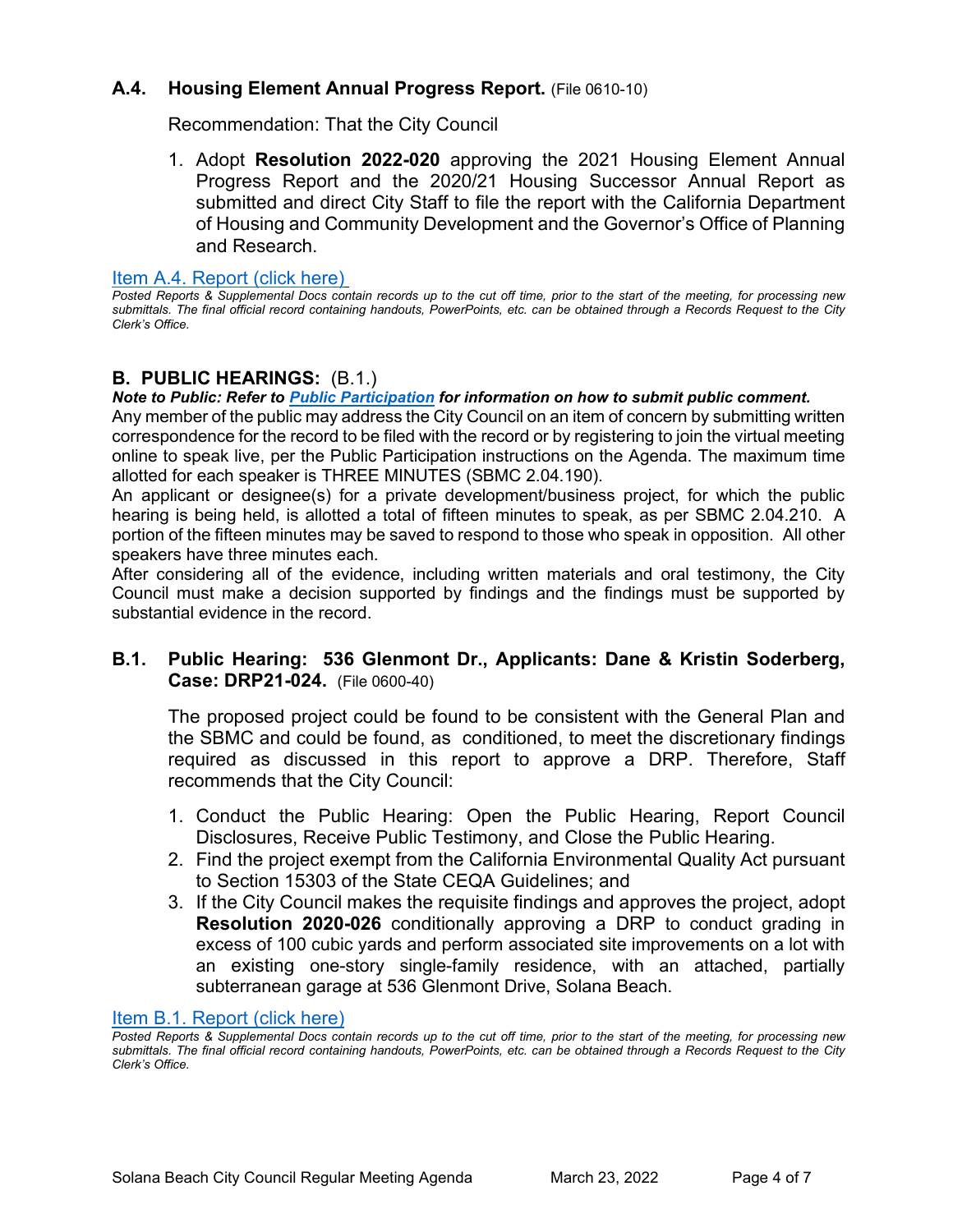## **C. STAFF REPORTS: (C.1. – C.3.)**

*Note to Public: Refer to Public Participation for information on how to submit public comment.* 

Any member of the public may address the City Council on an item of concern by submitting written correspondence for the record to be filed with the record or by registering to join the virtual meeting online to speak live, per the Public Participation instructions on the Agenda. The maximum time allotted for each speaker is THREE MINUTES (SBMC 2.04.190).

## **C.1. Council Work Plan Prioritization Discussion.** (File 0410-08)

Recommendation: That the City Council

1. Discuss the additional items/issues brought up during the fiscal year that are not included as a priority item in the current Work Plan and give direction to Staff on which items, if any, should be elevated to a priority status.

## [Item C.1. Report \(click here\)](https://solanabeach.govoffice3.com/vertical/Sites/%7B840804C2-F869-4904-9AE3-720581350CE7%7D/uploads/C.1._Report_(click_here)_3-23-22_-_O.pdf)

[Item C1. Supplemental Docs \(updated 3-23-22 at 530pm\)](https://solanabeach.govoffice3.com/vertical/Sites/%7B840804C2-F869-4904-9AE3-720581350CE7%7D/uploads/C.1._SuppDoc_(upd._3-23_530pm)_-_O.pdf) 

*Posted Reports & Supplemental Docs contain records up to the cut off time, prior to the start of the meeting, for processing new submittals. The final official record containing handouts, PowerPoints, etc. can be obtained through a Records Request to the City Clerk's Office.*

## **C.2. General and Specialized Law Enforcement and Traffic Services.** (File 0250-30)

Recommendation: That the City Council

1. Adopt **Resolution 2022-027** authorizing the City Manager to execute the Agreement for General and Specialized Law Enforcement and Traffic Services between the City of Solana Beach and the County of San Diego for a five-year term beginning July 1, 2022 through June 30, 2027.

#### [Item C.2. Report](https://solanabeach.govoffice3.com/vertical/Sites/%7B840804C2-F869-4904-9AE3-720581350CE7%7D/uploads/C.2._Report_(click_here)_3-23-22_-_O(1).pdf) (click here)

*Posted Reports & Supplemental Docs contain records up to the cut off time, prior to the start of the meeting, for processing new submittals. The final official record containing handouts, PowerPoints, etc. can be obtained through a Records Request to the City Clerk's Office.*

## **C.3. Parks and Recreation Commission Appointment.** (File 0120-06)

Recommendation: That the City Council

1. Consider the application submitted and make an appointment to one of the two vacancies on the Parks and Recreation Commission with a term ending January 2024.

Item C.3. [Report \(click here\)](https://solanabeach.govoffice3.com/vertical/Sites/%7B840804C2-F869-4904-9AE3-720581350CE7%7D/uploads/C.3._Report_(click_here)_3-23-22_-_O.pdf) 

*Posted Reports & Supplemental Docs contain records up to the cut off time, prior to the start of the meeting, for processing new submittals. The final official record containing handouts, PowerPoints, etc. can be obtained through a Records Request to the City Clerk's Office.*

## **WORK PLAN COMMENTS:**

*Adopted June 23, 2021*

## **COMPENSATION & REIMBURSEMENT DISCLOSURE:**

GC: Article 2.3. Compensation: 53232.3. (a) Reimbursable expenses shall include, but not be limited to, meals, lodging, and travel. 53232.3 (d) Members of a legislative body shall provide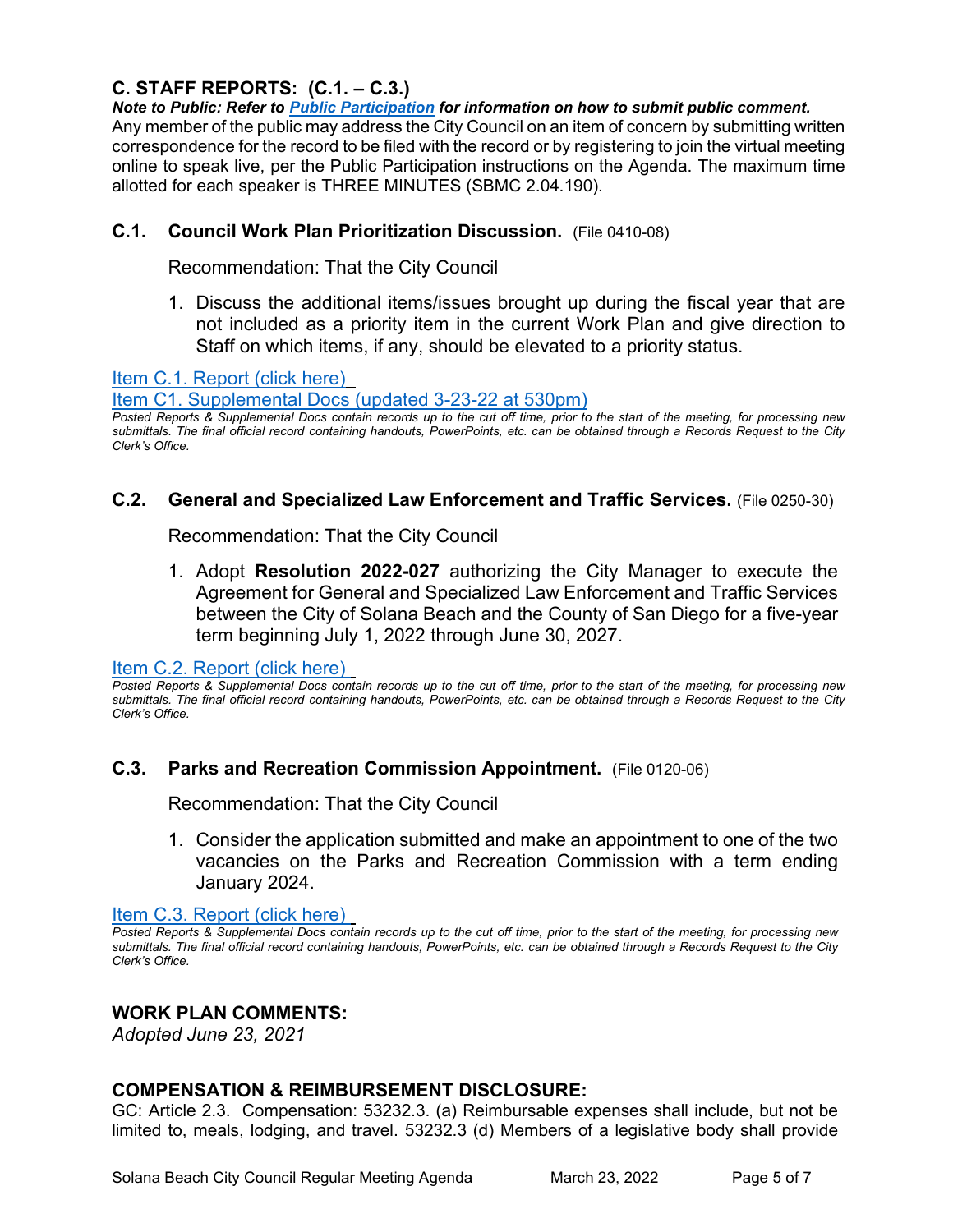brief reports on meetings attended at the expense of the local agency "*City*" at the next regular meeting of the legislative body.

## **COUNCIL COMMITTEE REPORTS:** [Council Committees](https://www.ci.solana-beach.ca.us/index.asp?SEC=584E1192-3850-46EA-B977-088AC3E81E0D&Type=B_BASIC)

#### **REGIONAL COMMITTEES: (outside agencies, appointed by this Council)**

- a. City Selection Committee (meets twice a year) Primary-Heebner, Alternate-Edson
- b. Clean Energy Alliance (CEA) JPA: Primary-Becker, Alternate-Zito
- c. County Service Area 17: Primary- Harless, Alternate-Edson
- d. Escondido Creek Watershed Authority: Becker /Staff (no alternate).
- e. League of Ca. Cities' San Diego County Executive Committee: Primary-Becker, Alternate-Harless. Subcommittees determined by its members.
- f. League of Ca. Cities' Local Legislative Committee: Primary-Harless, Alternate-Becker
- g. League of Ca. Cities' Coastal Cities Issues Group (CCIG): Primary-Becker, Alternate-**Harless**
- h. North County Dispatch JPA: Primary-Harless, Alternate-Becker
- i. North County Transit District: Primary-Edson, Alternate-Harless
- j. Regional Solid Waste Association (RSWA): Primary-Harless, Alternate-Zito
- k. SANDAG: Primary-Heebner, 1<sup>st</sup> Alternate-Zito, 2<sup>nd</sup> Alternate-Edson. Subcommittees determined by its members.
- l. SANDAG Shoreline Preservation Committee: Primary-Becker, Alternate-Zito
- m. San Dieguito River Valley JPA: Primary-Harless, Alternate-Becker
- n. San Elijo JPA: Primary-Zito, Primary-Becker, Alternate-City Manager
- o. 22nd Agricultural District Association Community Relations Committee: Primary-Edson, Primary-Heebner

## **STANDING COMMITTEES: (All Primary Members)** *(Permanent Committees)*

- a. Business Liaison Committee Zito, Edson.
- b. Fire Dept. Management Governance & Organizational Evaluation Harless, Edson
- c. Highway 101 / Cedros Ave. Development Committee Edson, Heebner
- d. Parks and Recreation Committee Zito, Harless
- e. Public Arts Committee Edson, Heebner
- f. School Relations Committee Becker, Harless
- g. Solana Beach-Del Mar Relations Committee Heebner, Edson

#### **CITIZEN COMMISSION(S)**

a. Climate Action Commission: Primary-Zito, Alternate-Becker

## **ADJOURN:**

## *Next Regularly Scheduled Meeting is April 13, 2022*

*Always refer the City's website Event Calendar for Special Meetings or an updated schedule. Or Contact City Hall 858-720-2400*

*[www.cityofsolanabeach.org](http://www.cityofsolanabeach.org/)* 

#### **AFFIDAVIT OF POSTING**

*STATE OF CALIFORNIA COUNTY OF SAN DIEGO CITY OF SOLANA BEACH*  $\begin{matrix} \end{matrix}$   $\begin{matrix} \S \end{matrix}$ 

I, Angela Ivey, City Clerk of the City of Solana Beach, do hereby certify that this Agenda for the March 23, 2022 Council Meeting was called by City Council, Successor Agency to the Redevelopment Agency, Public Financing Authority, and the Housing Authority of the City of Solana Beach, California, was provided and posted on March 16, 2022 at 5:30 p.m. on the City Bulletin Board at the entrance to the City